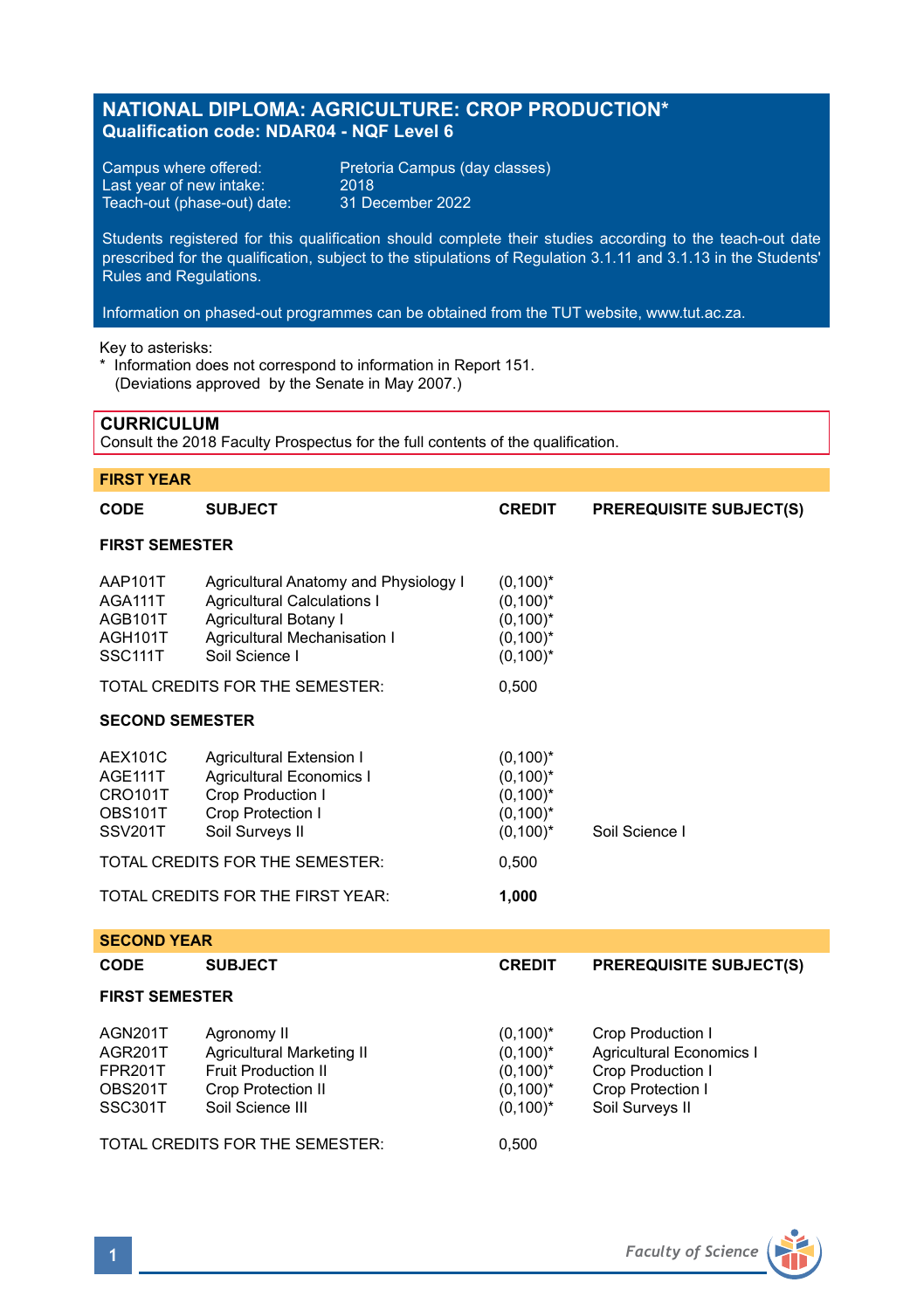# **SECOND SEMESTER**

| AGN301T<br>APN301T<br>FPR301T<br>OBS301T<br><b>VEG101T</b> | Agronomy III<br>Agricultural Production Management III<br>Fruit Production III<br><b>Crop Protection III</b><br>Vegetable Production I | $(0,100)^*$<br>$(0,100)^*$<br>$(0,100)^*$<br>$(0,100)^*$<br>$(0,100)^*$ | Agronomy II<br>Agricultural Marketing II<br><b>Fruit Production II</b><br><b>Crop Protection II</b> |
|------------------------------------------------------------|----------------------------------------------------------------------------------------------------------------------------------------|-------------------------------------------------------------------------|-----------------------------------------------------------------------------------------------------|
| TOTAL CREDITS FOR THE SEMESTER:                            |                                                                                                                                        | 0.500                                                                   |                                                                                                     |
| TOTAL CREDITS FOR THE SECOND YEAR:                         |                                                                                                                                        | 1.000                                                                   |                                                                                                     |

| <b>THIRD YEAR</b>                 |                                                                                 |               |                                |  |  |  |  |
|-----------------------------------|---------------------------------------------------------------------------------|---------------|--------------------------------|--|--|--|--|
| <b>CODE</b>                       | <b>SUBJECT</b>                                                                  | <b>CREDIT</b> | <b>PREREQUISITE SUBJECT(S)</b> |  |  |  |  |
| <b>FIRST OR SECOND SEMESTER</b>   |                                                                                 |               |                                |  |  |  |  |
| EXP1AGR                           | Work-Integrated Learning I (on completion (0,500)<br>of all the above subjects) |               |                                |  |  |  |  |
| EXP2AGR                           | Work-Integrated Learning II                                                     | (0,500)       | Work-Integrated Learning I     |  |  |  |  |
| TOTAL CREDITS FOR THE THIRD YEAR: |                                                                                 | 1.000         |                                |  |  |  |  |
|                                   | TOTAL CREDITS FOR THE QUALIFICATION:                                            | 3.000         |                                |  |  |  |  |

# **SUBJECT INFORMATION (OVERVIEW OF SYLLABUS)**

The syllabus content is subject to change to accommodate industry changes. Please note that a more detailed syllabus is available at the Department or in the study quide that is applicable to a particular subject. At time of publication, the syllabus content was defined as follows:

### **A**

### **AGRICULTURAL ANATOMY AND PHYSIOLOGY I (AAP101T) 1 X 3-HOUR PAPER** *(Subject custodian: Department of Animal Sciences)*

A systematic, summarised study of the skeleton, muscular system, organs and organ systems of the different farm animals, as well as the physiology of digestion, milk production and endocrinology. (Total tuition time: ± 70 hours)

# **AGRICULTURAL BOTANY I (AGB101T) 1 X 3-HOUR PAPER**

# *(Subject custodian: Department of Crop Sciences)*

A review of the importance of plants in general and crop plants in particular. The morphology of crop plants: seed and germination, roots, stems, leaves, inflorescence, flowers and fruit. Crop anatomy: the plant cell, roots, stems and leaves. Classification: common and botanical names, development of the botanical classification, plant identification and nomenclature. Crop physiology: photosynthesis, respiration, water absorption and transport, translocation of sugars. (Total tuition time: ± 70 hours)

# **AGRICULTURAL CALCULATIONS I (AGA111T) 1 X 2-HOUR PAPER**

# *(Subject custodian: Department of Mathematics and Statistics)*

Quantifying information through applied mathematics. Elaboration on and presentation of information through appropriate computer programmes. Computer literacy. Agricultural calculations: the use of pocket calculators, fractions, decimals, formulae, exponents, ratios, length, circumference, area, volume, mass, time, percentages and graphs. Computer literacy: the extension and presentation of information by means of applied computer programmes. (Total tuition time: ± 70 hours)

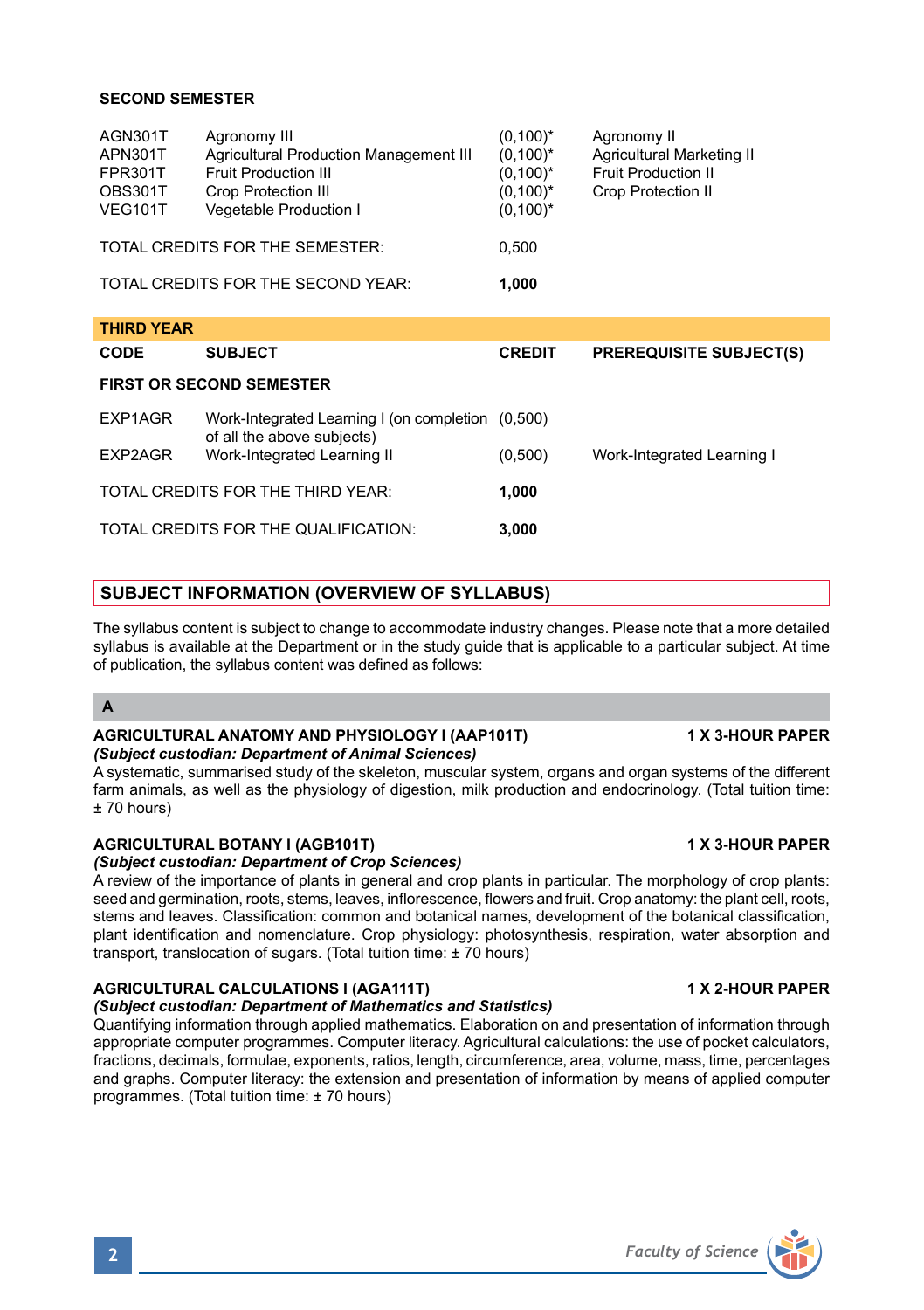# **AGRICULTURAL ECONOMICS I (AGE111T) 1 X 3-HOUR PAPER**

*(Subject custodian: Department of Crop Sciences)*

A study of agricultural economics with the emphasis on micro-economics of production as part of farming management. Functional general management process with internal management information system and enterprise functions, applied to farm labour management and financial management for farmers under conditions of risk and uncertainty. (Total tuition time: ± 70 hours)

# **AGRICULTURAL EXTENSION I (AEX101C) 1 X 3-HOUR PAPER**

# *(Subject custodian: Department of Crop Sciences)*

Description of the South African agricultural environment. Role-players in the South African agricultural industry. An introduction to agricultural extension and its relation to technology and rural development. An introduction to different extension methods. An introduction to communication theory and practice, including administrative communication. The use of extension programmes. (Total tuition time: ± 70 hours)

# **AGRICULTURAL MARKETING II (AGR201T) 1 X 3-HOUR PAPER**

*(Subject custodian: Department of Crop Sciences)*

Principles of price-forming theory and agricultural marketing, with the emphasis on the marketing function, institutions, competition, marketing costs and margins from the enterprise point of view. Purchasing principles and procedures in buying agricultural inputs (especially farm firms and cooperatives). (Total tuition time: ± 70 hours)

## **AGRICULTURAL MECHANISATION I (AGH101T) 1 X 3-HOUR PAPER**

### *(Subject custodian: Department of Crop Sciences)*

Principles and operation of the basic power units applicable to agriculture. (Total tuition time: ± 70 hours)

# **AGRICULTURAL PRODUCTION MANAGEMENT III (APN301T) 1 X 3-HOUR PAPER**

*(Subject custodian: Department of Crop Sciences)*

The purpose of this course is to equip students with skill in and knowledge of farm management, financial management and contemporary issues that are essential to tackle the economic problems related to the farm and agribusiness. (Total tuition time: ± 70 hours)

# **AGRONOMY II (AGN201T) 1 X 3-HOUR PAPER**

### *(Subject custodian: Department of Crop Sciences)*

The cultivation of field crops, with the emphasis on grain crops and potatoes. This includes the extent of the industry, the growth and development of crops and cultivation practices. (Total tuition time: ± 70 hours)

## **AGRONOMY III (AGN301T) 1 X 3-HOUR PAPER**

## *(Subject custodian: Department of Crop Sciences)*

The cultivation of field crops, with the emphasis on oil seeds and protein seeds, industrial crops and fodder crops. This includes the extent of the industry, the growth and development of crops and cultivation practices. (Total tuition time: ± 70 hours)

# **C**

## **CROP PRODUCTION I (CRO101T) 1 X 3-HOUR PAPER**

### *(Subject custodian: Department of Crop Sciences)*

An introduction to crop production. Factors influencing the adaptability of crops. The principles of different cultivation practices and crop improvement. Calculations regarding planting dates, crop potential, fertilisation, plant population, yields, calibration of implements. (Total tuition time: ± 70 hours)

# **CROP PROTECTION I (OBS101T) 1 X 3-HOUR PAPER**

### *(Subject custodian: Department of Crop Sciences)*

Basic entomology: a review of the morphology, development, reproduction, biology and classification of insects and mites, and collection and mounting of insect specimens. Plant pathology: a review of symptoms and the classification of plant diseases, the classification and biology of the different groups of plant pathogens, the disease cycle, the dissemination of plant pathogens. A review of the biology of weeds and methods of weed control: chemical weed control regarding classification, choice and the effectivity of herbicides. (Total tuition time: ± 70 hours)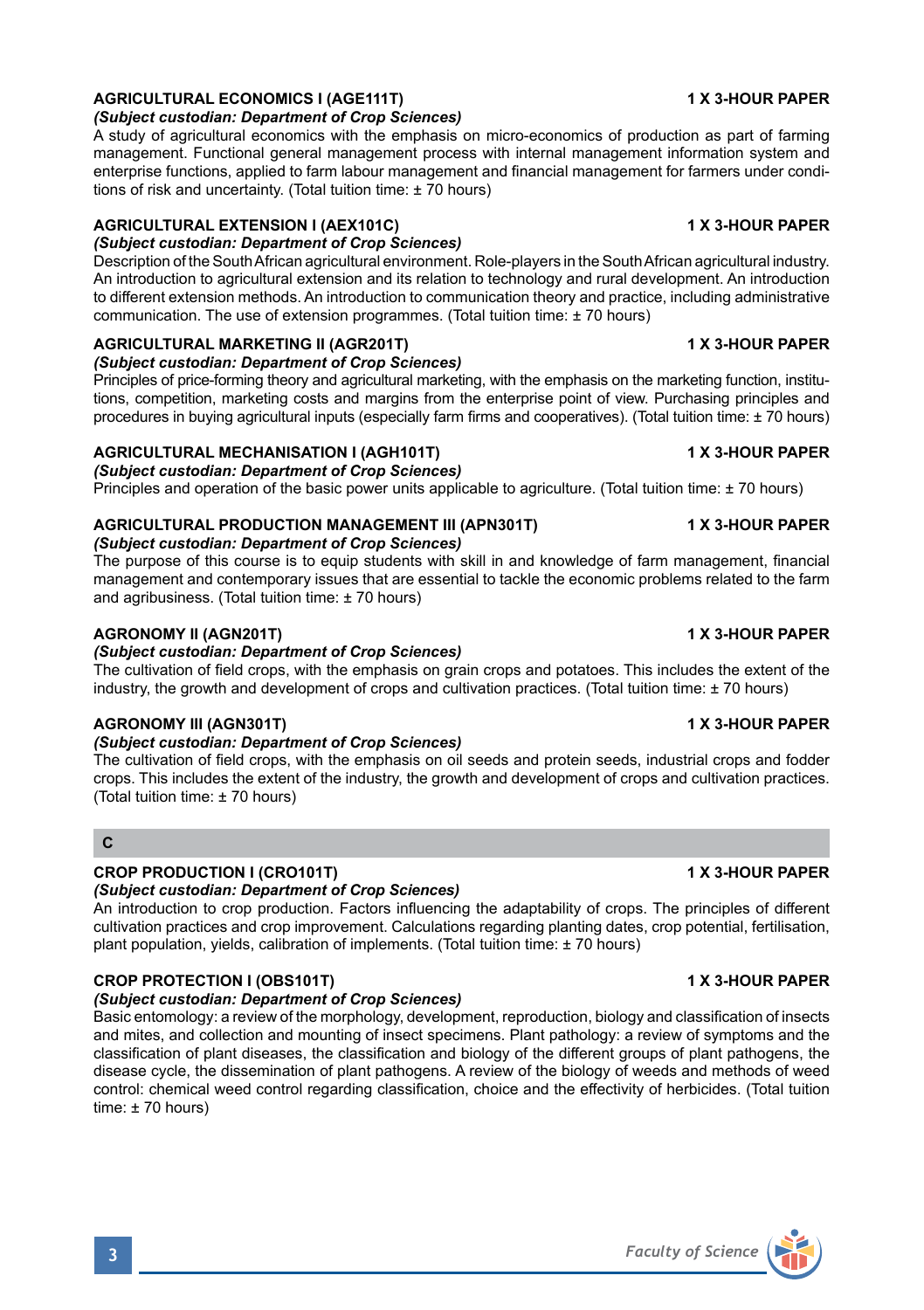# **CROP PROTECTION II (OBS201T) 1 X 3-HOUR PAPER**

### *(Subject custodian: Department of Crop Sciences)*

Pest control: a review of various pesticides, the use of standard reference material, a review of various pest control methods, the biology and control of known South African agricultural pests. Disease control: a review of different disease management strategies, separation of host and pathogen, cultural control, biological control, physical control, immunisation and resistance, and chemical control, with appropriate examples. Pathogen resistance: mechanisms of resistance and management of resistance. Application: a review of the different types of application equipment and the principles of application, and calibration of application equipment, with appropriate examples. Legislation and the safe use of agrochemicals: discussion of Fertilizers, Farm Feeds, Agricultural Remedies and Stock Remedies Act, 1947 (Act No. 36 of 1947) and Hazardous Substances Amendment Act, 1992 (Act No. 53 of 1992) and various other important agricultural laws relating to pest control, a review of the safe use of agrochemicals. (Total tuition time: ± 70 hours)

### **CROP PROTECTION III (OBS301T) 1 X 3-HOUR PAPER**

## *(Subject custodian: Department of Crop Sciences)*

Pest control: a review of insect behaviour relevant to pest control in agriculture, a comprehensive explanation of the principles of biological and integrated control, Insect Pest Management (IPM). Disease epidemiology: a study of various epidemics and the disease management strategies they require, the influence of environmental, human, pathogen, host and time span factors on the development of epidemics, classification of epidemics, development of integrated disease management strategies through applicable case studies. (Total tuition time: ± 70 hours)

### **F**

### **FRUIT PRODUCTION II (FPR201T) 1 X 3-HOUR PAPER**

### *(Subject custodian: Department of Crop Sciences)*

An introduction to the South African fruit industry and the classification of the fruit. Important climatic factors for fruit production. Establishment and maintenance of the orchard. Structure growth development and production of tree fruit, maturity indices for harvesting, basics of harvesting, field handling and determining the fruit quality parameters with an emphasis of popular temperate fruit. (Total tuition time: ± 70 hours)

### **FRUIT PRODUCTION III (FPR301T) 1 X 3-HOUR PAPER**

### *(Subject custodian: Department of Crop Sciences)*

Introduction to a nursery practice. Pre-harvest quality improvement measures. Growth regulators of tree fruit and the harvest and postharvest control of fruit. Important climatic factors for fruit production. Structure growth development and production of tree fruit, maturity indices for harvesting, basics of harvesting, field handling and determining the fruit quality parameters with an emphasis of popular tropical and subtropical fruit. (Total tuition time: ± 70 hours)

# **S**

# **SOIL SCIENCE I (SSC111T)** 1 X 3-HOUR PAPER

### *(Subject custodian: Department of Crop Sciences)*

Basic principles of chemistry: a basic introduction to the structure of an atom and the properties of the periodic table, including the naming of inorganic compounds, properties and the influence of soil pH on nutrient availability with special emphasis on the sources and properties of different fertilisers used. (Total tuition time: ± 100 hours)

## **SOIL SCIENCE III (SSC301T) 1 X 3-HOUR PAPER**

### *(Subject custodian: Department of Crop Sciences)*

Plant nutrition and the properties of fertilisers: properties of plant nutrients and their role in plant growth, properties of fertilisers. Fertiliser recommendations and methods of application: sampling soil and leaf analysis, calculations, fertiliser recommendations, factors that influence placing, methods of placing and calibration of equipment. Irrigation scheduling: soil-water relationships, classification of soil water, measurement of water content, infiltration water movement in soils, evapotranspiration, plant-water relationships, irrigation scheduling. (Total tuition time: ± 70 hours)